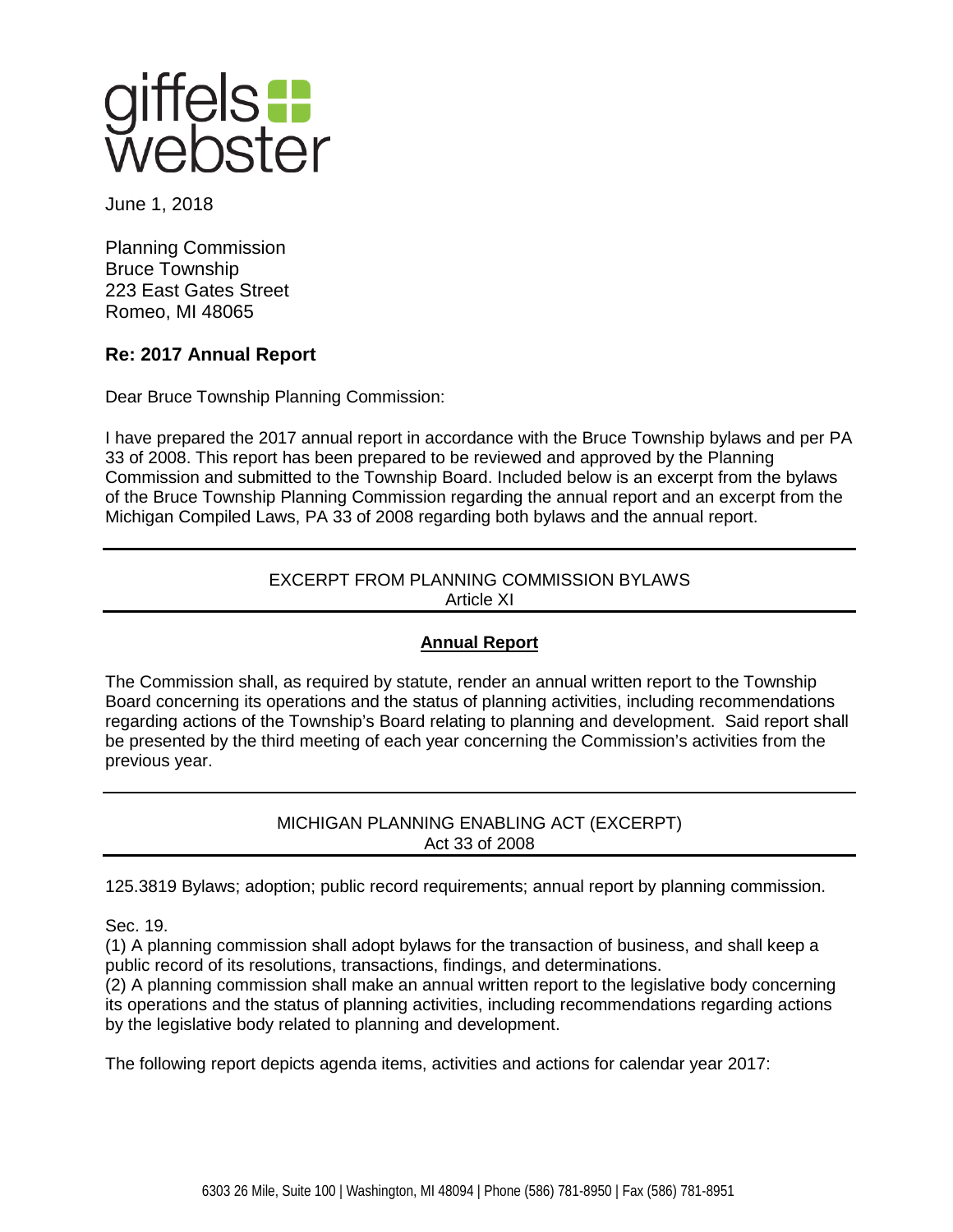## Annual Report Bruce Township Planning Commission 2017

January 25, 2017

- Rod Arroyo, Partner and Planning Director of Giffels Webster, made a short presentation on the services offered by the company:
	- o Planning Briefs, dealing with subjects such as signage, wireless communications.
	- o Leaders & Educators in zoning trends.
	- o Mobile Feeding trends.
	- o Zoning health checkups.
	- o Developing website network that makes is easy for developers, planners, and citizens to maneuver through the zoning laws & regulations for that community.
- Public Hearing on rezoning request for parcel No. 01-26-400-007 by Summit Plastic Molding, Inc.
	- o Requested rezoning of 22.41 acres from RM-1 to M-1, northeast of 33 Mile and **McVicar**
	- o Parcel was previously zoned M-1; was rezoned to RM-1 for project that ultimately did not happen
	- o Commission heard comments from one member of the public, in support
	- o Commission recommended approval of rezoning to Board

February, 2017 (Meeting Cancelled)

March 22, 2017

- Public Hearing on special land use request at 69680 Campground by John Gillespie
	- o Request to build an accessory structure larger than permitted by ordinance
	- o No public comments
	- o Planner requested more information be included in the submission
	- o Commissioners had concerns regarding size relative to house
	- o Action was tabled
- Public Hearing on rezoning request for Strategic Business Park near 33 Mile & McKay by Racz Building and Development
	- o Requesting to rezone 21 acres from M1 to C2 (amends earlier conditional rezoning)
	- o No public comments
	- o Commission recommended approval of rezoning to Board
- Review of amended site plan for Silvercrest, submitted by PEA, Inc
	- o Silvercrest is independent and assisted senior living; amendment to site plan reduces number of units from 120 to 58
	- o Commission approved the site plan
- Review of site plan for Summit Plastic Molding, Inc. at 33 Mile & McVicar
	- o Requesting approval for a multi-building industrial facility
	- o Commission approved the site plan
- Commissioner Okoniewski reported that the Board approved a contract for a zoning ordinance health check

April 26, 2017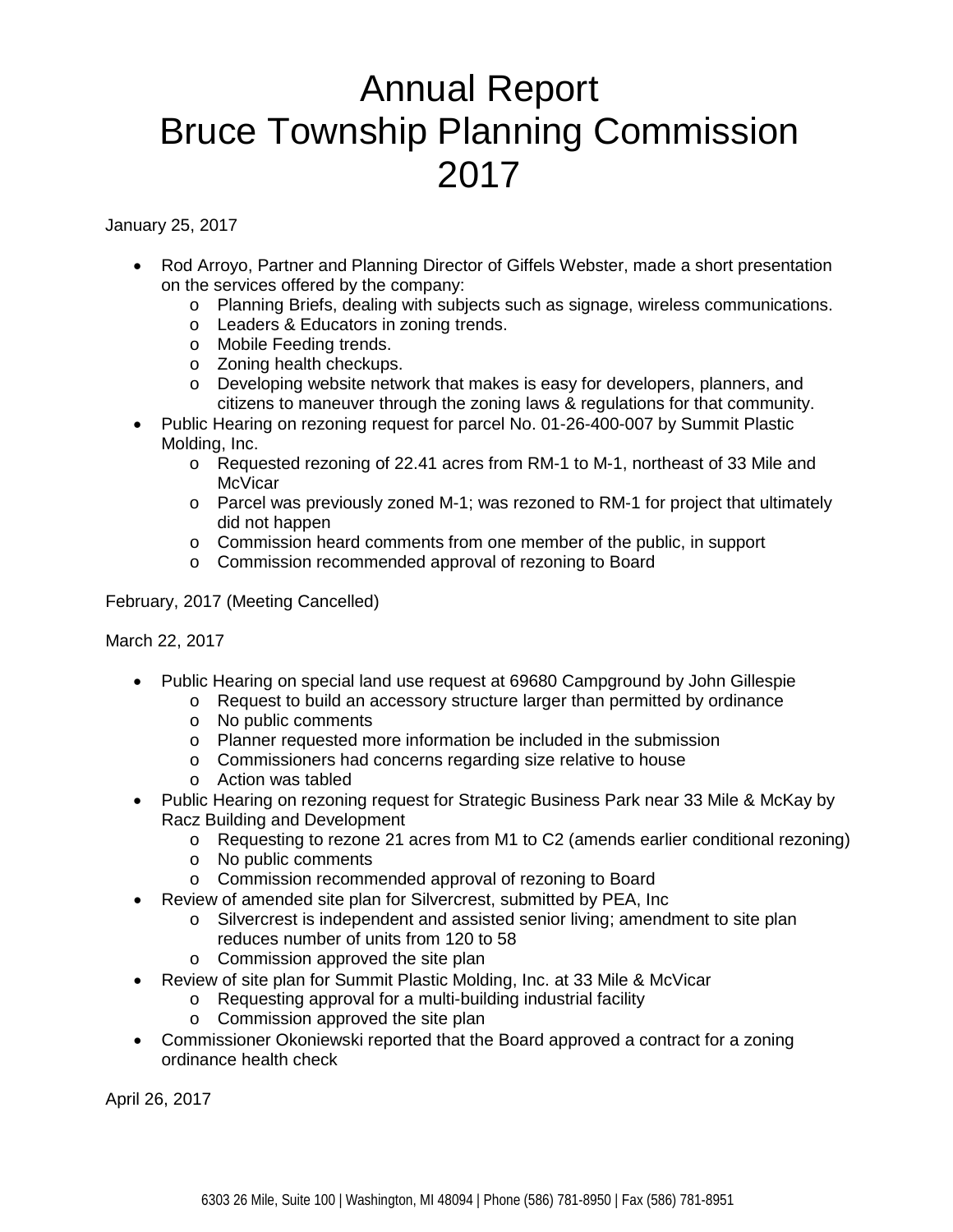- Greg Blaszczyk of 72101 McKay expressed concern about heavy truck traffic on McKay and the progress of development at 33 Mile and McKay
- David Franchy of 77550 Mary Grace requested guidance on splitting and rezoning his property; planner indicated that information had been provided
- Public Hearing on special land use request for 11877 Francesca Court, submitted by Randy Kandt
	- o Requesting a larger accessory building than permitted by ordinance
	- o Comments in opposition were received
	- $\circ$  Discussion confirmed that a business would not operate in the building and that the requested size would be reduced via the elimination of a porch
	- o Commission did not recommend approval of the special land use request to the Board
- Public Hearing on special land use request for 74158 Gould Road, submitted by Ted and Lisa Cooper
	- o Requesting a larger accessory building than permitted by ordinance
	- o Comments were received in support
	- o Commission recommended approval of the special land use request to the Board
- Consideration of tabled on special land use request at 69680 Campground by John Gillespie
	- $\circ$  Request to build an accessory structure larger than permitted by ordinance
	- o Additional information was provided in the intervening month
	- o Commission recommended approval of the special land use request to the Board

May, 2017 (meeting cancelled)

June 28, 2017

- Review of site plan for Rauhorn Electric, submitted by Dale Rau
	- o Request to build an industrial facility
	- o Discussion included elimination of 33 Mile Road access, screening
	- o Commission approved the site plan
- Progress report and discussion of zoning ordinance health check

July 12, 2017

- Public Hearing on special land use request for Stoney Creek Orchard at 2961 W 32 Mile Rd, submitted by Carol Ross
	- o Request is for approval of a dog kennel, including breeding and boarding
	- o Discussion included state licensing requirements, missing information, insulation, and noise
	- o Comments were received in support and in opposition; some comments wanted more information submitted prior to approval
	- o Commission recommended approval of the special land use request to the Board
- Commission adopted updated by-laws

August, 2017 (meeting cancelled)

September 13, 2017

- Public Hearing on special land use request for 69801 Fisher, submitted by the Murphys
	- o Request to build an accessory structure larger than permitted by ordinance
	- o One comment received in support
	- o Commission tabled action pending review of accessory building square footage allowances in zoning ordinance (hearing to be continued in October)